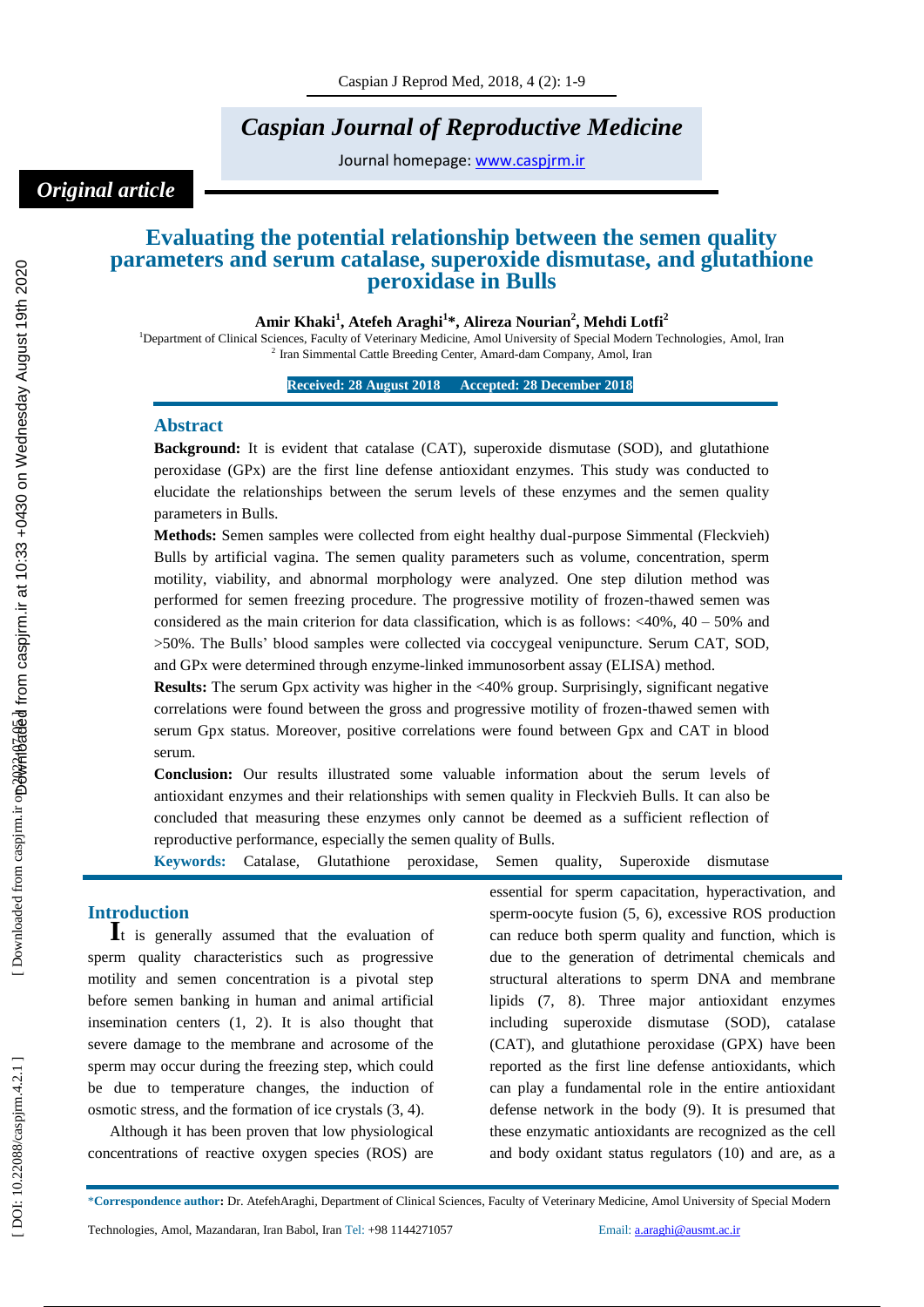

result, regarded as important markers for semen quality assessment in animals such as bulls and buffalos, and in human (11 -14). It is widely believed that CAT can reduce the hydrogen peroxide in spermatozoa and seminal plasma (15). It is also assumed that SOD can catalyze the dismutation of superoxide (O2 -) radical into either ordinary molecular oxygen (O2) or hydrogen peroxide (H2O2) (16). Glutathione peroxidase (GPx) is a critical enzyme in sperm development and maturation, especially in nuclear compaction and mid -piece structural function (17).

Although there are several studies reporting associations between seminal plasma antioxidant enzymes and semen quality parameters (11, 13, 14, 18-20), there are some other studies revealing significant associations between serum antioxidant enzymes and semen quality (21 -25).The aim of the present study was to determine serum CAT, SOD, and GPx activities in dual purpose Simmental (Fleckvieh) Bulls and their relationships with semen quality parameters.

#### **Materials & Methods**

Animals: A total of eight healthy dual -purpose Simmental (Fleckvieh) Bulls (age range, 2 -6 years) were included in this study. The semen samples were collected during routine weekly collection at Iran Simmental Cattle Breeding Center (height above sea level: 47m, longitude: 520 23′57.76′′E, latitude: 360 30′ 18.55′′N) between 8 and 12 A.M over a three month period and during winter season. The animals were fed three times per day based on Fleckvieh Bulls' daily diet (silage 18kg, concentrate 9kg, alfalfa 3kg, straw and water ad libitum, Ca 0.74%, P 0.53%, Na 0.49%, Mg 0.29%, Zn 375 ppm, Mn 381/44 ppm, Co 1/01 ppm, Se 2.75 ppm plus mineral and vitamin supplements).

Samples collection and processing: Blood serum (approximately 10 mL) was collected via coccygeal venipuncture from each bull in day 1, day 45, and day 90 of study (three samples from each sire). Blood serums were centrifuged at  $\times$  930 g for 15 minutes; serum samples were collected and stored at -70°C for biochemical analysis.

Three semen samples from each Bull (total of 24 samples), collected simultaneously with the blood samples, were routinely collected by pre -warmed artificial vagina (46 ˚C in oven). The sexual preparation of bulls was accomplished through three

false mounts by standing for 10 min in the collection area. Semen concentration was measured by SDM photometer (Minitube, Tiefenbach, Germany) calibrated for bull sperm cell counting. To estimate fresh sperm motility, two small drops from diluted semen were put on a glass slide and analyzed using a binocular phase contrast microscope (Minitube, Tiefenbach, Germany) at magnification of  $\times 200$ equipped with warm stage. For semen freezing, one step dilution method (room temperature semen packaging) was performed, which is briefly described below:

• Preparation of Pre -extender dilution: gently add the extender (Steridyl CSS, Minitube, Tiefenbach, Germany) to the semen (with ratio of 1:1) and place it in a water bath at 34 ˚C for 10 min.

• Calculation of final extender volume as following formula: Number of doses  $=$  (semen volume  $\times$  semen concentration  $\times$  progressive motile sperm  $\times$ morphologically normal sperm)  $\div$  (sperm per dose [15] million]).

• Preparation of final solution by adding the pre extender to the final calculated extender volume and then leave it at room temperature  $(20-24 \degree C)$  for 15 min.<br>• Packaging the 0.5 ml straws (Minitube,

Slovakia) with MPP Uno automated filling and sealing machine (Minitube, Tiefenbach, Germany).

• Equilibration stage: carrying out the packed straws at 4 ˚C for 3 h in refrigerator.

• Freezing stage: putting the equilibrated straws at –120 °C for 10 min in MT freezer freezing device (Minitube, Tiefenbach, Germany).

• Storing the frozen semen in liquid nitrogen containers.

Sperm viability and morphology evaluation:

To evaluate spermatozoa viability and morphology, semen samples were stained using eosin -nigrosin (Minitube, Tiefenbach, Germany) and Spermac (Minitube, Wellington, South Africa) staining, respectively. 200 sperms per sample were also examined under 400x magnification.

Computer assisted sperm analysis (CASA):

The motility of frozen thawed sperms was analyzed by CASA software (HooshmandFanavar, Tehran, Iran) after thawing at 37 ˚C for 35 -45 second, and the following parameters were evaluated: progressive motility (PM), curvilinear velocity (VCL), straight line

DOI: 10.22088/caspjrm.4.2.1]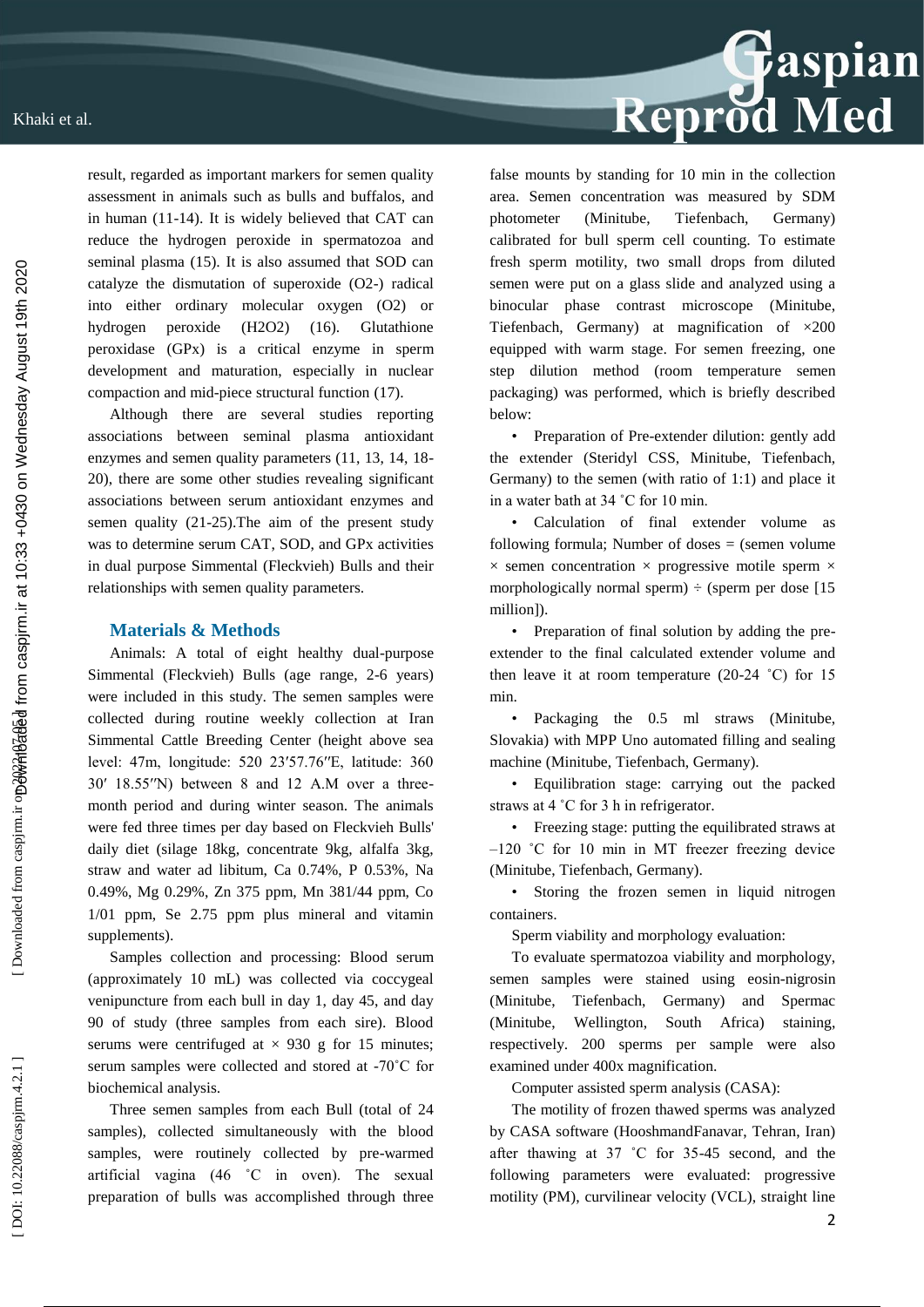

velocity (VSL), average path velocity (VAP), lateral head displacement (ALH), beat cross frequency (BCF), the degrees of deviation (MAD) and linearity (LIN [VSL/VCL]). All analyses were performed by a light microscope equipped with a warm stage for maintaining samples at 37 ˚C and a chamber (Sperm meter, Depth 10 micron, Surface Graticule, 100x 0.1 sqmm) to avoid the reduction of sperm quality during the assessment.

Determination of enzymes status:

Serum Catalase (CAT), superoxide dismutase (SOD), and glutathione peroxidase (GPx) activities were determined using commercial kits (ZellBio GmbH, Germany) based on the manufacturer's instructions.

#### **Statistical analysis:**

All data were expressed as mean  $\pm$  SEM. The correlation interaction was analyzed by Spearman's correlation coefficient test. To better illustrate the interaction between motility with enzymes status and semen quality parameters, the progressive motility of frozen thawed semen (PMFT) was chosen as the main criterion. It is worth mentioning that this was accomplished through a study by Li et al. (2016), which showed that progressive motility was the main predictive factor for semen evaluation (26). Accordingly, samples were divided into three groups:  $<40\%$ , 40 – 50% and > 50%. The differences, betweensubject effects of PMFT various groups compared to sperm characteristics and enzyme status, were determined by the analysis of variance (Welch ANOVA) test.

#### **Results**

Effect of sperm characteristics and blood enzymatic status:

The level of semen quality parameters and serum enzyme activities in 24 blood and semen samples of 8 Fleckvieh Bulls are represented in Table 1. There were significant differences in sperm viability before freezing (VBF), sperm Mid -piece abnormality before freezing (Mid -piece BF), Tail abnormality of frozen thawed spermatozoa (Tail FT), Frozen -thawed sperm viability (VFT) and serum Gpx in different motility groups, which are all shown in Table.1. The viability before and after freezing was considerably higher in ">50%" and "40%-50%" groups, respectively. The morphological abnormality evaluation of the

parameters also revealed a meaningful increase at mid piece BF and tail FT in "˂40%" group. Moreover, Gross motility before freezing (GMBF), Progressive motility before freezing (PMBF), the gross motility of frozen -thawed semen (GMFT), the progressive motility of frozen -thawed semen (PMFT), the average path velocity of frozen -thawed semen (VAPFT), the curvilinear velocity of frozen -thawed semen (VCLFT), the straight line velocity of frozen -thawed semen (VSLFT), the linearity of frozen -thawed semen (LINFT), the lateral head displacement of frozen thawed semen (ALHFT), the beat cross frequency of frozen -thawed semen (BCFFT), the degrees of deviation of frozen -thawed semen (MADFT), and the frozen -thawed sperm viability (VFT) of the group "˂40%" were all significantly lower than those of the other two groups. GMFT, VAPFT, VCLFT, VSLFT, and Tail FT in group "40% - 50%" were significantly lower than ">50%". VBF of group "<40%" was significantly lower than the "40% - 50%" group. Mid piece BF of "˃50%" group was significantly lower than "˂40%" group.

The level of Gpx activity in serum was significantly higher in less than 40% group, compared with other groups. Although there were no statistically significant differences between the activities of serum antioxidant enzymes and three PMFT groups, the levels of serum CAT and SOD activities were slightly higher in ˂40%" group, compared with 40 -50% and more than 50% groups.

Correlation between, scrotal circumference, sperm parameters, and serum enzymatic status:

The results of the correlations between sperm quality characteristics and serum antioxidant enzymes in 8 Fleckvieh bulls are represented in Table 2. It was found that fresh sperm motility was associated with frozen -thawed sperm motility parameters and Gpx, the abnormal morphology of frozen -thawed spermatozoa (AMFT), the head abnormality of frozen -thawed spermatozoa (Head FT), and the mid -piece abnormality of frozen -thawed spermatozoa (Mid -piece FT). Surprisingly, significant negative correlations were detected between PMFT, GMFT, VAPFT and ALHFT with Gpx status. There were, nonetheless, positive correlations between Gpx and CAT activities in blood serum.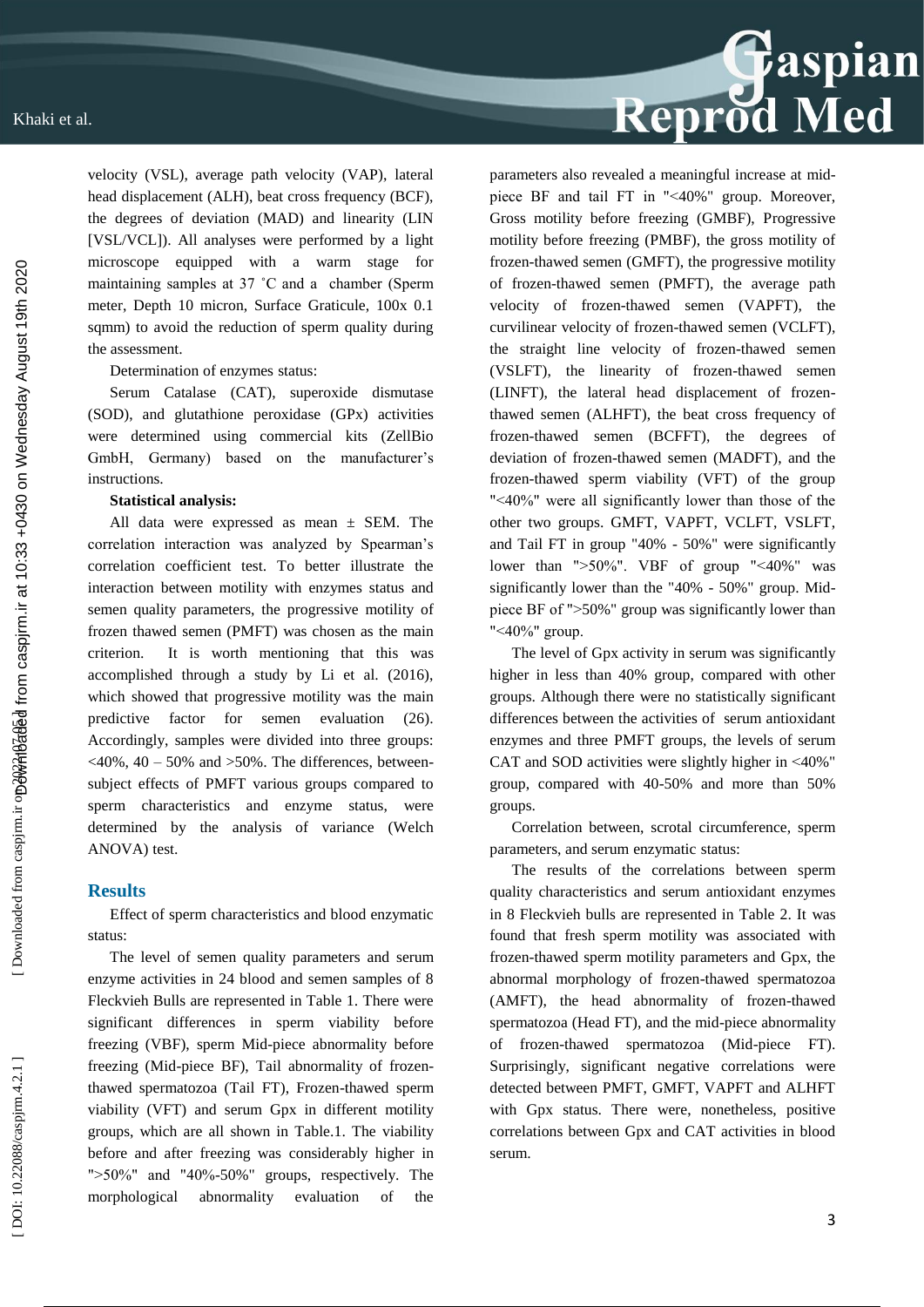| Table 1. Semen quality parameters and serum enzyme levels in 24 blood and semen samples      |  |
|----------------------------------------------------------------------------------------------|--|
| of 8 dual-purpose Simmental (Fleckvieh) Bulls (data are presented as the mean $\pm$ standard |  |
| error).                                                                                      |  |

| <b>Parameters</b>                                      | More than 50              | $40 - 50$                 | Less than 40               |
|--------------------------------------------------------|---------------------------|---------------------------|----------------------------|
| Scrotal circumference (Cm)                             | $42.8 \pm 1.4^a$          | $42.3 \pm 1.0^a$          | $42.3 \pm 1.5^a$           |
| Semen volume (ml)                                      | $6.7 \pm 1.29^{\text{a}}$ | $8.4 \pm 1.4^{\circ}$     | $9.2 \pm 1.6^a$            |
| Semen concentration $(\times 10^6$ /ml)                | $1420.1 \pm 130.3^a$      | $1495.3 \pm 119.8^a$      | $1342.3 \pm 99.9^a$        |
| Gross motility before freezing (%)                     | $82.6 \pm 1.3^{\circ}$    | $79.8 \pm 0.2^a$          | $69.3 \pm 2.9^b$           |
| Progressive motility before freezing (%)               | $77.6 \pm 1.3^{\circ}$    | $74.8 \pm 0.3^{\circ}$    | $61.0 \pm 2.8^b$           |
| Viability before freezing (%)                          | $86.0 \pm 1.3^{ab}$       | $87.3 \pm 1.4^{\circ}$    | $71.6 \pm 5.7^b$           |
| Abnormal morphology before freezing (%)                | $7.6 \pm 1.5^{\circ}$     | $7.8 \pm 1.8^a$           | $12.9 \pm 2.8^{\text{a}}$  |
| Head abnormality before freezing (%)                   | $1.9 \pm 0.6^a$           | $3.4 \pm 1.8^a$           | $3.8 \pm 1.2^a$            |
| Mid-piece abnormality before freezing (%)              | $0.9 \pm 0.3^b$           | $1.4 \pm 0.3^{ab}$        | $2.2 \pm 0.4^a$            |
| Tail abnormality before freezing (%)                   | $4.3 \pm 1.0^a$           | $2.6 \pm 0.5^a$           | $5.7 \pm 1.6^a$            |
| Cytoplasmic droplet before freezing (%)                | $0.4 \pm 0.2^a$           | $0.5 \pm 0.1^a$           | $0.7 \pm 0.2^{\rm a}$      |
| Gross motility of frozen-thawed semen (%)              | $80.6 \pm 1.8^a$          | $70.5 \pm 0.9^b$          | $46.9 \pm 5.3^{\circ}$     |
| Progressive motility of frozen-thawed semen (%)        | $56.6 \pm 2.4^a$          | $46.3 \pm 1.4^a$          | $25.1 \pm 4.2^b$           |
| Average path velocity of frozen-thawed semen (µm/s)    | $52.1 \pm 2.1^a$          | $40.8 \pm 1.1^b$          | $24.1 \pm 3.9^{\circ}$     |
| Curvilinear velocity of frozen-thawed semen (µm/s)     | $72.4 \pm 3.5^a$          | $56.9 \pm 2.1^b$          | $36.1 \pm 5.8^{\circ}$     |
| Straight line velocity of frozen-thawed semen (µm/s)   | $46.0 \pm 1.9^a$          | $35.9 \pm 1.0^b$          | $19.9 \pm 3.6^{\circ}$     |
| Linearity of frozen-thawed semen (%)                   | $55.7 \pm 1.7^{\circ}$    | $47.7 \pm 1.2^a$          | $30.2 \pm 3.7^b$           |
| Lateral head displacement of frozen-thawed semen (µm)  | $2.9 \pm 0.2^a$           | $2.3 \pm 0.1^a$           | $1.7 \pm 0.2^b$            |
| Beat cross frequency of frozen-thawed semen (Hz)       | $1.2 \pm 0.1^a$           | $0.9 \pm 0.0^a$           | $0.5 \pm 0.1^b$            |
| Degrees of deviation of frozen-thawed semen            | $29.9 \pm 2.1^a$          | $25.5 \pm 1.8^a$          | $16.6 \pm 3.1^b$           |
| Frozen-thawed sperm viability (%)                      | $70.4 \pm 3.0^a$          | $70.0 \pm 2.9^{\text{a}}$ | $39.5 \pm 3.8^b$           |
| Abnormal morphology of frozen-thawed spermatozoa (%)   | $7.8 \pm 1.5^a$           | $8.3 \pm 2.0^a$           | $20.1 \pm 5.5^a$           |
| Head abnormality of frozen-thawed spermatozoa (%)      | $1.5 \pm 0.4^{\circ}$     | $2.7 \pm 0.9^a$           | $6.47 \pm 2.14^a$          |
| Mid-piece abnormality of frozen-thawed spermatozoa (%) | $1.5 \pm 0.3^a$           | $1.79 \pm 0.5^{\text{a}}$ | $2.65 \pm 0.49^a$          |
| Tail abnormality of frozen-thawed spermatozoa (%)      | $4.3 \pm 1.1^a$           | $3.5 \pm 1.1^b$           | $10.43 \pm 2.89^{ab}$      |
| Cytoplasmic droplet of frozen-thawed spermatozoa (%)   | $0.6 \pm 0.2^a$           | $0.3 \pm 0.2^{\text{a}}$  | $0.71 \pm 0.25^{\text{a}}$ |
| Serum catalase (U/ml)                                  | $15.9 \pm 3.0^a$          | $17.9 \pm 4.5^{\circ}$    | $20.23 \pm 6.07^a$         |
| Serum superoxide dismutase (U/ml)                      | $8.85 \pm 0.5^{\circ}$    | $8.5 \pm 0.7^{\circ}$     | $10 \pm 1.07^{\rm a}$      |
| Serum glutathione peroxidase (U/ml)                    | $1.69 \pm 0.5^a$          | $2.60 \pm 1.0^{ab}$       | $4.86 \pm 0.95^b$          |

Different letters in the same line indicate a significant difference between the groups ( $p < 0.05$ ).

[DOI: 10.22088/caspjrm.4.2.1]

Gaspian<br>Reprod Med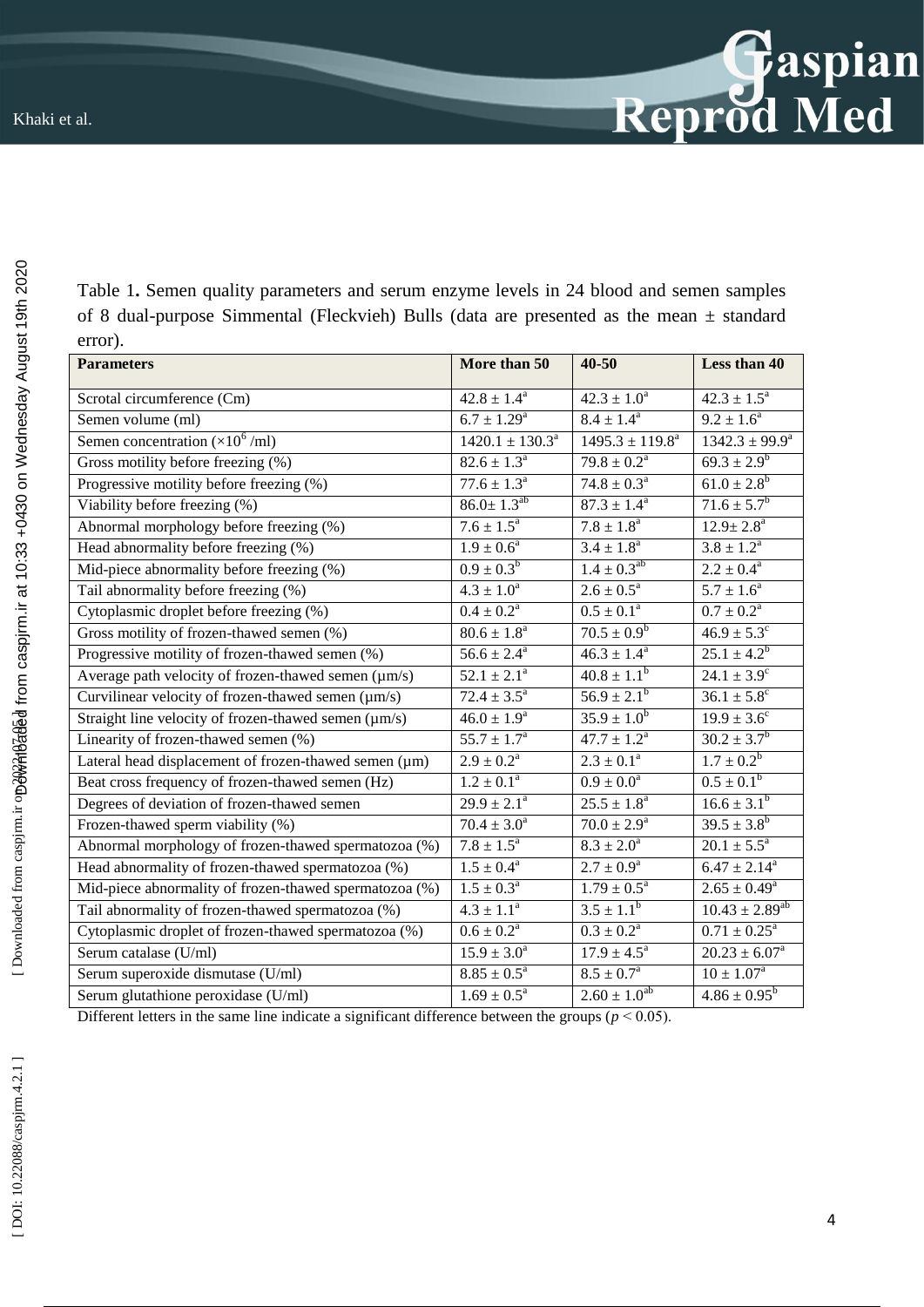| ants of sperm quality characteristics and serum antioxidants in 24 blood and semen samples of 8 dual-purpose |                  |  |
|--------------------------------------------------------------------------------------------------------------|------------------|--|
|                                                                                                              |                  |  |
|                                                                                                              |                  |  |
|                                                                                                              |                  |  |
|                                                                                                              |                  |  |
|                                                                                                              |                  |  |
|                                                                                                              |                  |  |
|                                                                                                              |                  |  |
|                                                                                                              |                  |  |
|                                                                                                              |                  |  |
|                                                                                                              |                  |  |
|                                                                                                              |                  |  |
|                                                                                                              |                  |  |
|                                                                                                              |                  |  |
|                                                                                                              |                  |  |
|                                                                                                              |                  |  |
|                                                                                                              |                  |  |
|                                                                                                              |                  |  |
|                                                                                                              |                  |  |
|                                                                                                              |                  |  |
|                                                                                                              |                  |  |
|                                                                                                              |                  |  |
|                                                                                                              |                  |  |
|                                                                                                              |                  |  |
|                                                                                                              |                  |  |
|                                                                                                              |                  |  |
|                                                                                                              |                  |  |
|                                                                                                              |                  |  |
|                                                                                                              |                  |  |
|                                                                                                              |                  |  |
|                                                                                                              |                  |  |
|                                                                                                              |                  |  |
|                                                                                                              |                  |  |
|                                                                                                              | /Flach-viah) RuP |  |
|                                                                                                              |                  |  |
|                                                                                                              |                  |  |
|                                                                                                              |                  |  |
|                                                                                                              |                  |  |
|                                                                                                              |                  |  |
|                                                                                                              |                  |  |

| Ş<br>ş<br>ķ<br>Ş<br>Ş<br>ķ<br>ę<br>ş<br>苛<br>٩<br>ă<br>ş<br>ă<br>Ħ<br>9P-<br>Ħ<br>ă<br>Ą<br>۹<br>۶<br>8<br>ş<br>Ĥ<br>ş<br>q<br>ş<br>ñ<br>-409<br>ă<br>Ņ<br>٢<br>ş<br>Ķ<br>-29<br>Ŗ<br>Ş<br>Ę<br>ę<br>Ę<br>ę<br>Ŗ<br>SO.<br>ă<br><b>COV</b><br>ą<br>H<br>ş<br>Ę<br>ä<br>S.<br>80.<br>Ħ<br>ă<br>ą<br>ŋ<br>- 06<br>80.0<br>ş<br>ş<br>h<br>ğ<br>ij<br>€Ø≻<br>ş<br>ą<br>ą<br>Ş<br>SO.<br>ş<br>ë<br>ş<br>ë<br>q<br>ş<br>ş<br>R<br>B<br>B<br>ş<br>ą<br>k<br>٩<br>Ş<br>Ę<br>°∏~<br>ą<br>ñ<br>ă<br>q<br>ă<br>ę<br>ş<br>Ŗ<br>Ħ<br>Ş<br>졐<br>苛<br>Ŋ<br>ą<br>ţ<br>轉<br>ķ<br>3<br>SE-<br>h<br>۶<br>ă<br>ş<br>8<br>ķ<br>ķ<br>۹<br>Ħ<br>ş<br>٩<br>ş<br>à,<br>ş<br>ķ<br>Ş<br>5<br>Ą<br>ķ<br>ķ<br>-481<br>ķ<br>5<br>ķ<br>ķ<br>ş<br>ţ<br>¥<br>٩<br>ķ<br>ş<br>٩<br>Ŗ<br>萼<br>ų<br>ą<br>ą<br>ķ<br>ą<br>Ŋ<br>-99<br>ķ<br>ķ<br>ķ<br>ş<br>ķ<br>ķ<br>ą<br>ş<br>.9P<br>38<br>۹<br>q<br>Ŗ<br>ą<br>Ŗ<br>Ş<br>ķ<br>ş<br>ş<br>Ŗ<br>ķ<br>-488<br>$-488$<br>597<br>540<br>592<br>$-507$<br>560-<br>393<br>-446<br>340<br>398<br>590<br><b>SOF</b><br>205<br>Ş<br>591<br>$-653$<br>316<br>ķ<br>$-26$<br>-89<br>ş<br>ş<br>Ş<br>ķ<br>ķ<br>Ę<br>ą<br>Ŋ<br>ķ<br>R<br>ķ<br>Ŗ<br>3<br>ķ<br>R<br>98,<br>5<br>ş<br>Ş<br>-26<br>ş<br>k<br>۱.<br>۹<br>S<br>복<br>ķ<br>à<br>à<br>à,<br>h<br>Б,<br>Ļ<br>38<br>Ķ<br>ţ<br>ş<br>ģ<br>-98<br>ş<br>5<br>Ş<br>ķ<br>à<br>ķ<br>ķ<br>à<br>ą<br>a<br>Ķ<br>٩<br>ş<br>H<br>k<br>ă<br>SG.<br>$\frac{1}{2}$<br>33<br>ş<br>à<br>ķ<br>Ŗ<br>31<br>ą<br>ļ,<br>٦<br>ģ<br>ÿ<br>ş<br>ķ<br>٩<br>Ş<br>ų<br>Ş<br>k<br>ķ<br>à<br>R<br>ķ<br>4<br>5<br>ą<br>å<br>Ę<br>ë<br>ą<br>k<br>š<br>5<br>h<br>å<br>Ş<br>$\frac{1}{2}$<br>5<br>ą<br>Ŧ<br>S<br>ą<br>'n<br>Ŀ<br>å<br>ï<br>à<br>R<br>ĥ<br>-46<br>96<br>$\frac{4}{3}$<br>99<br>ģ<br>$-05$<br>.<br>31<br>07.<br>b.<br>ķ<br>þ<br>k<br>36<br>-63-<br>ž<br>18<br>ž<br>Ę<br>å<br>Ş |
|--------------------------------------------------------------------------------------------------------------------------------------------------------------------------------------------------------------------------------------------------------------------------------------------------------------------------------------------------------------------------------------------------------------------------------------------------------------------------------------------------------------------------------------------------------------------------------------------------------------------------------------------------------------------------------------------------------------------------------------------------------------------------------------------------------------------------------------------------------------------------------------------------------------------------------------------------------------------------------------------------------------------------------------------------------------------------------------------------------------------------------------------------------------------------------------------------------------------------------------------------------------------------------------------------------------------------------------------------------------------------------------------------------------------------------------------------------------------------------------------------------------------------------------------------------------------------------------------------------------------------------------------------------------------------------------------------------------------------------------------------------------------------------------------------------|
|                                                                                                                                                                                                                                                                                                                                                                                                                                                                                                                                                                                                                                                                                                                                                                                                                                                                                                                                                                                                                                                                                                                                                                                                                                                                                                                                                                                                                                                                                                                                                                                                                                                                                                                                                                                                        |
|                                                                                                                                                                                                                                                                                                                                                                                                                                                                                                                                                                                                                                                                                                                                                                                                                                                                                                                                                                                                                                                                                                                                                                                                                                                                                                                                                                                                                                                                                                                                                                                                                                                                                                                                                                                                        |
|                                                                                                                                                                                                                                                                                                                                                                                                                                                                                                                                                                                                                                                                                                                                                                                                                                                                                                                                                                                                                                                                                                                                                                                                                                                                                                                                                                                                                                                                                                                                                                                                                                                                                                                                                                                                        |
|                                                                                                                                                                                                                                                                                                                                                                                                                                                                                                                                                                                                                                                                                                                                                                                                                                                                                                                                                                                                                                                                                                                                                                                                                                                                                                                                                                                                                                                                                                                                                                                                                                                                                                                                                                                                        |
|                                                                                                                                                                                                                                                                                                                                                                                                                                                                                                                                                                                                                                                                                                                                                                                                                                                                                                                                                                                                                                                                                                                                                                                                                                                                                                                                                                                                                                                                                                                                                                                                                                                                                                                                                                                                        |
|                                                                                                                                                                                                                                                                                                                                                                                                                                                                                                                                                                                                                                                                                                                                                                                                                                                                                                                                                                                                                                                                                                                                                                                                                                                                                                                                                                                                                                                                                                                                                                                                                                                                                                                                                                                                        |
|                                                                                                                                                                                                                                                                                                                                                                                                                                                                                                                                                                                                                                                                                                                                                                                                                                                                                                                                                                                                                                                                                                                                                                                                                                                                                                                                                                                                                                                                                                                                                                                                                                                                                                                                                                                                        |
|                                                                                                                                                                                                                                                                                                                                                                                                                                                                                                                                                                                                                                                                                                                                                                                                                                                                                                                                                                                                                                                                                                                                                                                                                                                                                                                                                                                                                                                                                                                                                                                                                                                                                                                                                                                                        |
|                                                                                                                                                                                                                                                                                                                                                                                                                                                                                                                                                                                                                                                                                                                                                                                                                                                                                                                                                                                                                                                                                                                                                                                                                                                                                                                                                                                                                                                                                                                                                                                                                                                                                                                                                                                                        |
|                                                                                                                                                                                                                                                                                                                                                                                                                                                                                                                                                                                                                                                                                                                                                                                                                                                                                                                                                                                                                                                                                                                                                                                                                                                                                                                                                                                                                                                                                                                                                                                                                                                                                                                                                                                                        |
|                                                                                                                                                                                                                                                                                                                                                                                                                                                                                                                                                                                                                                                                                                                                                                                                                                                                                                                                                                                                                                                                                                                                                                                                                                                                                                                                                                                                                                                                                                                                                                                                                                                                                                                                                                                                        |
|                                                                                                                                                                                                                                                                                                                                                                                                                                                                                                                                                                                                                                                                                                                                                                                                                                                                                                                                                                                                                                                                                                                                                                                                                                                                                                                                                                                                                                                                                                                                                                                                                                                                                                                                                                                                        |
|                                                                                                                                                                                                                                                                                                                                                                                                                                                                                                                                                                                                                                                                                                                                                                                                                                                                                                                                                                                                                                                                                                                                                                                                                                                                                                                                                                                                                                                                                                                                                                                                                                                                                                                                                                                                        |
|                                                                                                                                                                                                                                                                                                                                                                                                                                                                                                                                                                                                                                                                                                                                                                                                                                                                                                                                                                                                                                                                                                                                                                                                                                                                                                                                                                                                                                                                                                                                                                                                                                                                                                                                                                                                        |
|                                                                                                                                                                                                                                                                                                                                                                                                                                                                                                                                                                                                                                                                                                                                                                                                                                                                                                                                                                                                                                                                                                                                                                                                                                                                                                                                                                                                                                                                                                                                                                                                                                                                                                                                                                                                        |
|                                                                                                                                                                                                                                                                                                                                                                                                                                                                                                                                                                                                                                                                                                                                                                                                                                                                                                                                                                                                                                                                                                                                                                                                                                                                                                                                                                                                                                                                                                                                                                                                                                                                                                                                                                                                        |
|                                                                                                                                                                                                                                                                                                                                                                                                                                                                                                                                                                                                                                                                                                                                                                                                                                                                                                                                                                                                                                                                                                                                                                                                                                                                                                                                                                                                                                                                                                                                                                                                                                                                                                                                                                                                        |
|                                                                                                                                                                                                                                                                                                                                                                                                                                                                                                                                                                                                                                                                                                                                                                                                                                                                                                                                                                                                                                                                                                                                                                                                                                                                                                                                                                                                                                                                                                                                                                                                                                                                                                                                                                                                        |
|                                                                                                                                                                                                                                                                                                                                                                                                                                                                                                                                                                                                                                                                                                                                                                                                                                                                                                                                                                                                                                                                                                                                                                                                                                                                                                                                                                                                                                                                                                                                                                                                                                                                                                                                                                                                        |
|                                                                                                                                                                                                                                                                                                                                                                                                                                                                                                                                                                                                                                                                                                                                                                                                                                                                                                                                                                                                                                                                                                                                                                                                                                                                                                                                                                                                                                                                                                                                                                                                                                                                                                                                                                                                        |
|                                                                                                                                                                                                                                                                                                                                                                                                                                                                                                                                                                                                                                                                                                                                                                                                                                                                                                                                                                                                                                                                                                                                                                                                                                                                                                                                                                                                                                                                                                                                                                                                                                                                                                                                                                                                        |
|                                                                                                                                                                                                                                                                                                                                                                                                                                                                                                                                                                                                                                                                                                                                                                                                                                                                                                                                                                                                                                                                                                                                                                                                                                                                                                                                                                                                                                                                                                                                                                                                                                                                                                                                                                                                        |
|                                                                                                                                                                                                                                                                                                                                                                                                                                                                                                                                                                                                                                                                                                                                                                                                                                                                                                                                                                                                                                                                                                                                                                                                                                                                                                                                                                                                                                                                                                                                                                                                                                                                                                                                                                                                        |
|                                                                                                                                                                                                                                                                                                                                                                                                                                                                                                                                                                                                                                                                                                                                                                                                                                                                                                                                                                                                                                                                                                                                                                                                                                                                                                                                                                                                                                                                                                                                                                                                                                                                                                                                                                                                        |
|                                                                                                                                                                                                                                                                                                                                                                                                                                                                                                                                                                                                                                                                                                                                                                                                                                                                                                                                                                                                                                                                                                                                                                                                                                                                                                                                                                                                                                                                                                                                                                                                                                                                                                                                                                                                        |
|                                                                                                                                                                                                                                                                                                                                                                                                                                                                                                                                                                                                                                                                                                                                                                                                                                                                                                                                                                                                                                                                                                                                                                                                                                                                                                                                                                                                                                                                                                                                                                                                                                                                                                                                                                                                        |

Reprod Med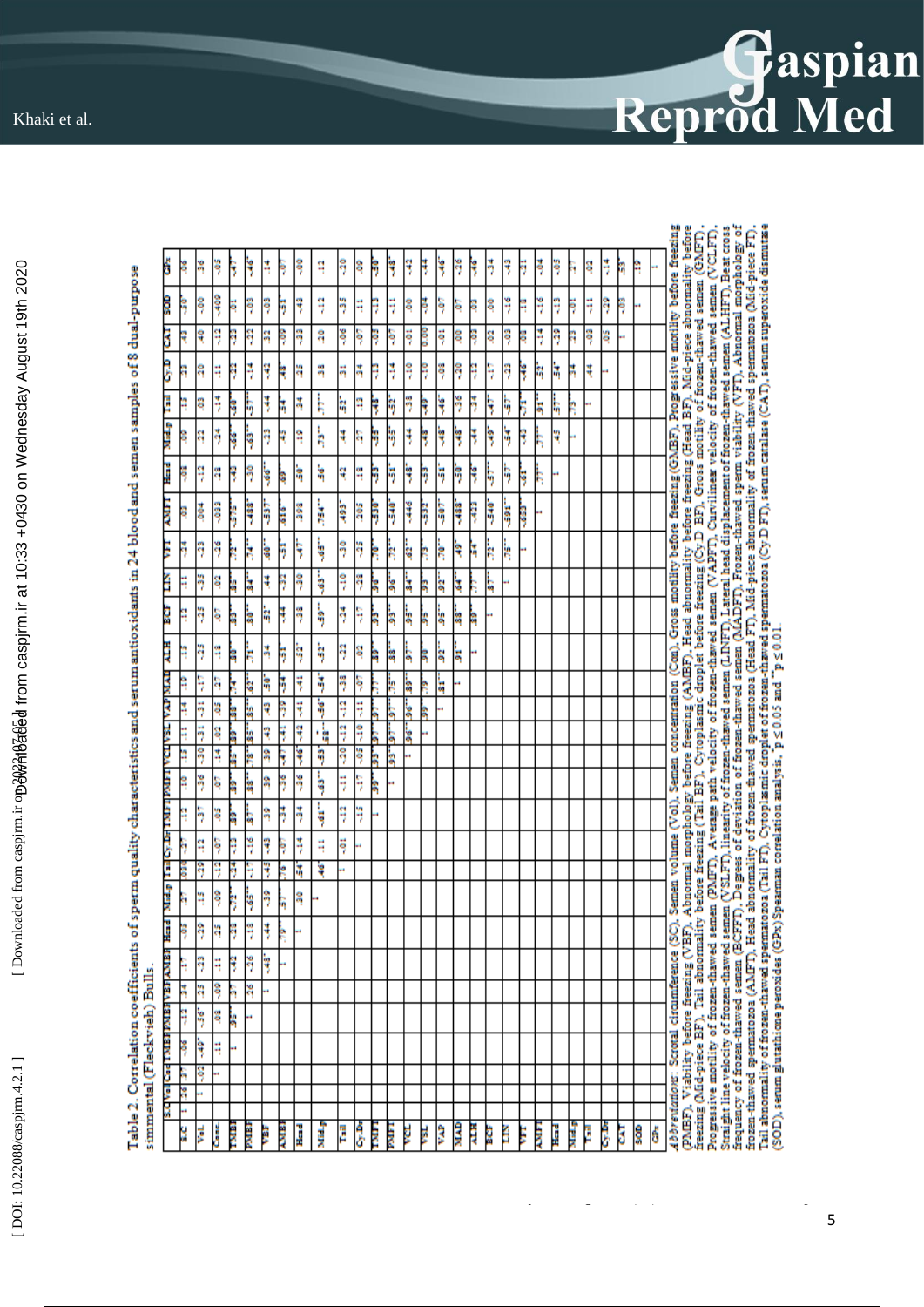cells contain minimal amounts of cytoplasmic antioxidant enzymes and, as a result, have limited capability for protecting the sperm tail plasma membrane from oxidative damage (28). It is also thought that sperm protection against oxidative stress heavily depends on seminal plasma antioxidant scavengers, which are themselves dependent on the entire body antioxidant capacity (29). Although some of the seminal plasma constituents are specified to it, most of its components are derived from blood (30). The determination of both semen and blood oxidative status has recently been recommended as a suitable method for the evaluation of the sperm function and fertility ability (24).

In human, it has been shown that serum TAC was significantly lower in infertile men compared to fertile ones (31). It is assumed that low serum antioxidant levels could reduce seminal plasma antioxidant capacity and could, therefore, result in increased abnormalities in the tails of spermatozoa in infertile men (31). The results of our study showed that the bulls' serum Gpx levels in the group of "˂40%" were higher than those of the other two groups. Also, according to the results, GPx had a negative correlation with gross and progressive motility as well as some CASA parameters such as VAP and ALH in frozen thawed semen. To the best of our knowledge, this is the first report about the correlation between serum GPx activity and semen quality parameters in Fleckvieh Bulls.

There are controversial reports in the literature with regard to GPx activity in seminal plasma in human. Several studies have shown that seminal activity of GPx does not significantly correlate with semen quality parameters, and that there is no difference in the levels of GPx activity between normal fertile and oligozoospermicor asthenozoospermic men (32, 33). Others have, nevertheless, reported that GPx activity in healthy men is 10 times higher than that of infertile ones (34). It is worth noting that, in the case of Holstein and Jersey bulls, there was no relationship found between GPx and SOD with regard to frozen thawed sperm progressive motility (20).

In our study, no significant differences were found in the activity of SOD in three different groups under study. Several human studies have also reported that there were no statistically significant differences between the semen SOD levels of asthenozoospermic or oligozoospermic patients and those of normal fertile men (32, 35). Furthermore, no correlations between SOD and sperm motility and semen concentration have ever been found (36). On the other hand, it has been reported that the seminal activity of SOD in oligozoospermic and infertile patients is more than that of normozoospermic and fertile men (37, 38). Although there were no significant differences in serum SOD in the three PMFT groups in our study, the levels of this enzyme were slightly higher in "˂40%" group than the other two groups.

 Contrary to our findings, Shamsi et al. reported that there was a positive correlation between serum SOD and CAT with sperm count and a negative correlation of serum CAT with abnormal morphology and the percentage of dead spermatozoa in both fertile and infertile men. On the other hand, they also reported that there was a significant difference between the levels of antioxidants in the blood of patients compared with that of the control group (24). The contradiction between our findings and those of Shamsi's study may be due to the difference in the nature of the experimental model (bulls versus men). From a different angle, it could be attributed to the fact that they worked on both fertile and infertile men, but our study was conducted just on normal healthy Bulls, which were divided into three groups based on sperm progressive motility after thawing.

It is worth mentioning that we found no correlation between serum CAT activities and semen quality parameters in Fleckvieh Bulls. To the best of our knowledge, this is the first report on the relationship between Fleckvieh Bulls' serum CAT and semen quality parameters. Although a positive correlation between ROS production and catalase activity in human seminal plasma has been reported (15), Zini et al. (2002) claimed that there was no correlation between catalase activity and semen volume (39).

Benedetti et al. (2012) also demonstrated that the blood plasma total antioxidant capacity (TAC) levels of infertile men were significantly lower than those of normal fertile men and that there was a strong positive correlation between blood and seminal plasma antioxidants (21). These findings had already been proven by semen antioxidant analysis, indicating that seminal excessive ROS could disrupt both motility (40) and the normal morphology of spermatozoa (30). Although these correlations were not observed in our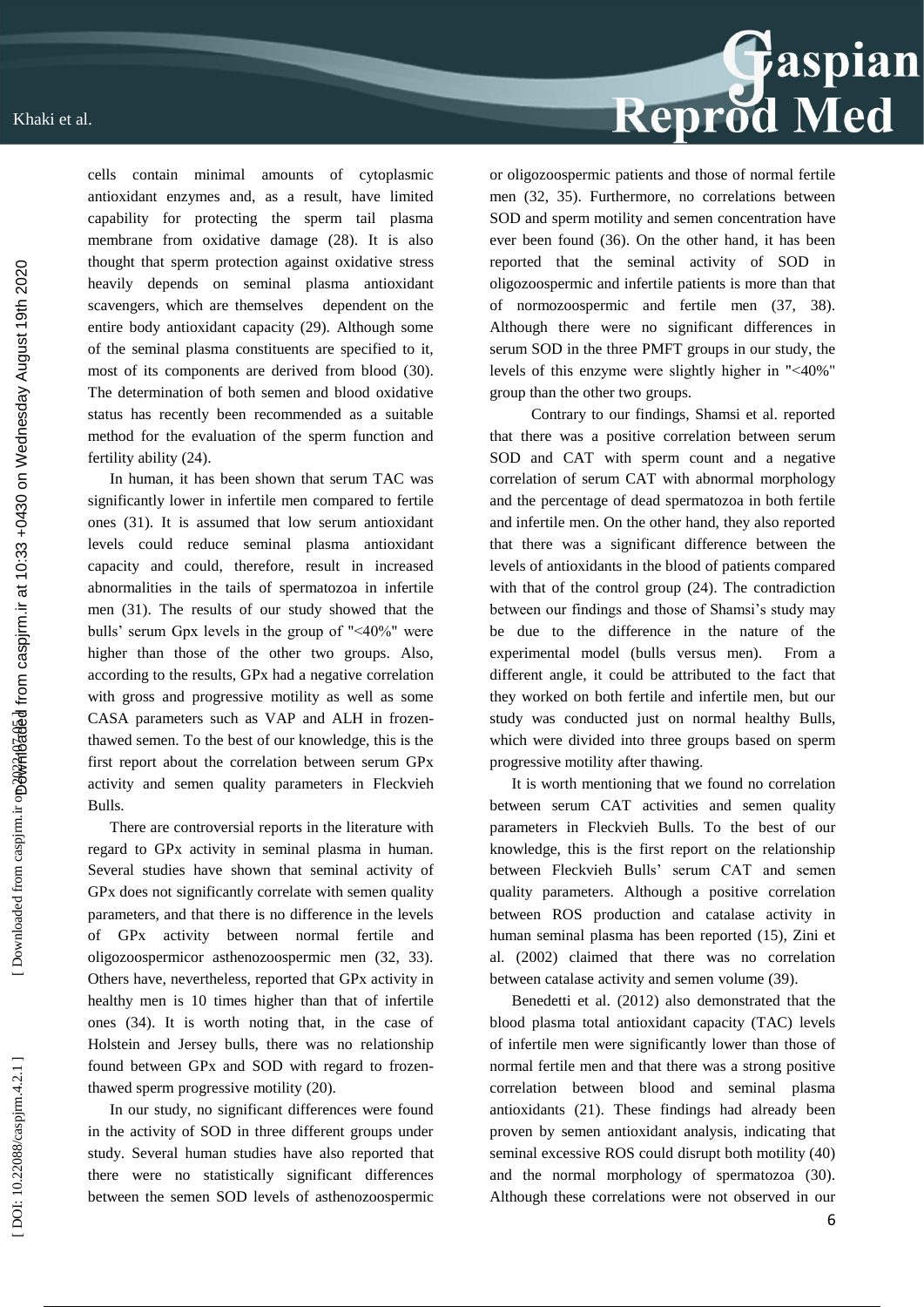

study, it is important to note that the current study was conducted on normal healthy sires with a similar reproductive performance and the conception rates of inseminated cows with their frozen thawed semen. On account of the fact that a sub -fertile bull is culled very soon from the herd, the chance of performing the research in this case is practically low. But in line with our study, Eroglu et al. (2014) found no significant differences between serum TAC in normal fertile men and those with idiopathic infertility. Moreover, there was no relationship between serum and semen levels of TAC in their research as well as serum levels of TAC and sperm parameters (41). Also, no significant differences were observed in blood serum TAC concentrations between fertile and infertile men in another study (42).

## **Conclusion**

Our study revealed considerable information about serum antioxidant enzymes and their differences in three PMFT groups as well as their correlations with semen quality parameters. We found that the Fleckviehbulls' serum Gpx levels were higher in the low progressive motility of frozen -thawed semen group than the moderate and good progressive motility groups. We also found that serum GPx had a negative correlation with gross and progressive motility as well as with VAP and ALH in frozen -thawed semen. In conclusion, the results of our study demonstrated that utilizing serum antioxidant enzymes measurement only is not sufficient for evaluating the breeding soundness or semen quality of the bulls. It is imperative that both the serum and seminal plasma oxidants as well as antioxidant agents be investigated so as to better understand the relationships between them and the quality of spermatozoa.

### **Acknowledgements**

This research was supported by a research grant from the Amol University of Special Modern Technologies, Amol, Iran. We would like to thank the authorities in Iran Simmental Cattle Breeding Center (Amard Dam Tabarestan [ADT] Company), especially Mr. Heshmat Allah Jamali, the CEO of the ADT Co., who is the first person who officially imported the frozen semen and embryo of Fleckvieh breed to Iran in 1991 and 2000. In addition, we sincerely thank the employees of Iran Simmental Cattle Breeding Center:

Masoud Babaei, Morteza Fani, Armin Khaki, Abed Zarghami, and Adel Alinezhad for their help in semen collection and freezing procedures.

## **Conflicts of Interest**

The authors have no conflicts of interest to declare.

#### **References**

- 1. Ibănescu I, Leiding C, Ciornei ŞG, et al. Differences in CASA output according to the chamber type when analyzing frozen -thawed bull sperm. Anim. Reprod. Sci. 2016;166:72 -79.
- 2. Knox R, Levis D, Safranski T, Singleton W. An update on North American boar stud practices. Theriogenology. 2008;70(8):1202 -1208.
- 3. Samper J, Hellander J, Crabo B. Relationship between the fertility of fresh and frozen stallion semen and semen quality. J Reprod Fertil, Suppl. 1991;44:107 -114.
- 4. Maldjian A, Pizzi F, Gliozzi T, et al. Changes in sperm quality and lipid composition during cryopreservation of boar semen. Theriogenology. 2005;63(2):411 -421.
- 5. de Lamirande E, O'Flaherty C. Sperm activation: role of reactive oxygen species and kinases. Biochim. Biophys. Acta, Proteins Proteomics. 2008;1784(1):106 -115.
- 6. Rivlin J, Mendel J, Rubinstein S, et al. Role of hydrogen peroxide in sperm capacitation and acrosome reaction. BIOL REPROD. 2004;70(2):518 -522.
- 7. Aitken RJ, Curry BJ. Redox regulation of human sperm function: from the physiological control of sperm capacitation to the etiology of infertility and DNA damage in the germ line. Antioxid Redox Sign. 2011;14(3):367 -381.
- 8. Duru NK, Morshedi M, Oehninger S. Effects of hydrogen peroxide on DNA and plasma membrane integrity of human spermatozoa. Fertil Steril. 2000;74(6):1200 -1207.
- 9. Ighodaro O, Akinloye O. First line defence antioxidants -superoxide dismutase (SOD), catalase (CAT) and glutathione peroxidase (GPX): Their fundamental role in the entire antioxidant defence grid. Alexandria Med J 2018;54(4):287 -293.
- 10.Raffa M, Atig F, Mhalla A, et al. Decreased glutathione levels and impaired antioxidant enzyme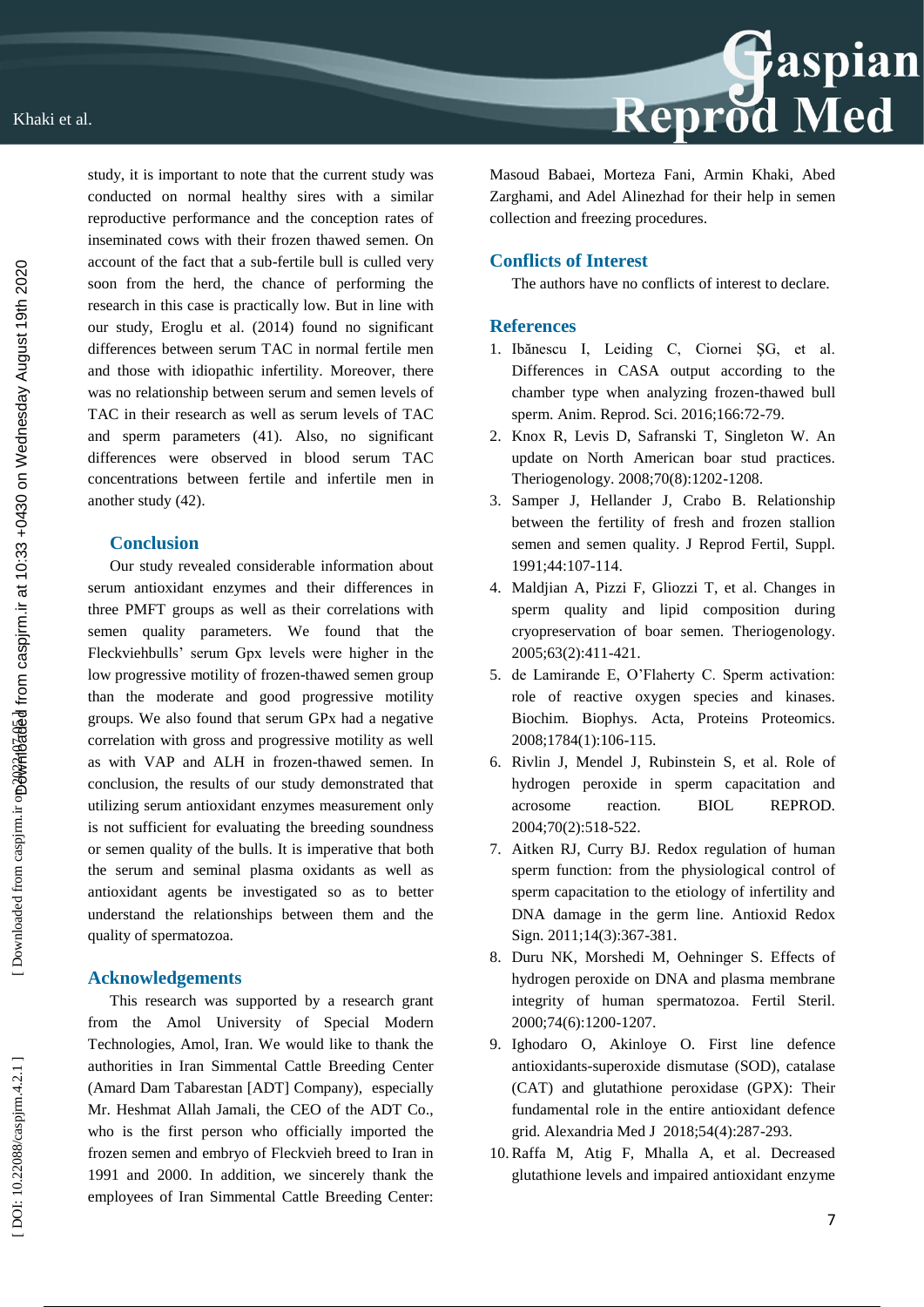activities in drug -naive first -episode schizophrenic patients. BMC psychiatry. 2011;11:124

- 11. Vince S, Žaja IŽ, Samardžija M, et al. Age -related differences of semen quality, seminal plasma, and spermatozoa antioxidative and oxidative stress variables in bulls during cold and warm periods of the year. animal. 2018;12(3):559 -568.
- 12. Tvrdá E, Lukáč N, Schneidgenová M, et al. Impact of seminal chemical elements on the oxidative balance in bovine seminal plasma and spermatozoa. J Vet Med. 2013; 2013:125096.
- 13. Kadirve G, Kumar S, Ghosh S, Perumal P. Activity of antioxidative enzymes in fresh and frozen thawed buffalo (Bubalus bubalis) spermatozoa in relation to lipid peroxidation and semen quality. Asian Pacific Journal of Reproduction. 2014;3(3): 210 -217.
- 14. Atig F, Raffa M, Ali HB, et al. Altered antioxidant status and increased lipid per -oxidation in seminal plasma of tunisian infertile men. Int J Biol Sci. 2012;8(1):139.
- 15.Jeulin C, Soufir JC, Weber P, et al. Catalase activity in human spermatozoa and seminal plasma. GAMETE RES. 1989 Oct;24(2):185 -196.
- 16. Tainer JA, Getzoff ED, Richardson JS, Richardson DC. Structure and mechanism of copper, zinc superoxide dismutase. Nature. 1983;306(5940):284.
- 17.Chabory E, Damon C, Lenoir A, et al. Mammalian glutathione peroxidases control acquisition and maintenance of spermatozoa integrity. J. Animal Sci. 2010 Apr 1;88(4):1321 -1331.
- 18. Alavi Shoushtari S, Rezai SA, Kh Ansari M, Khaki A. Effects of the seminal plasma zinc content and catalase activity on the semen quality of water buffalo (Bubalus bubalis) bulls. Pak J Biol Sci 2009;12(2):134 -139.
- 19. Eghbali M, Alavi -Shoushtari SM, Asri -Rezaei S, Khadem Ansari M -H, editors. Effects of the seminal plasma iron and lead content on semen quality of Water Buffalo (Bubalus bubalis) bulls. Veterinary Research Forum. 2010;1(3):142 - 148 .
- 20. Kasimanickam R, Kasimanickam V, Thatcher C, et al. Relationships among lipid peroxidation, glutathione peroxidase, superoxide dismutase, sperm parameters, and competitive index in dairy bulls. Theriogenology. 2007;67(5):1004 -1012.
- 21.Benedetti S, Tagliamonte MC, Catalani S, et al. Differences in blood and semen oxidative status in

fertile and infertile men, and their relationship with sperm quality. Reprod Biomed Online. 2012;25(3):300 -306.

Reprod Med

- 22. Akinloye O, Abbiyesuku FM, Oguntibeju OO, et al. The impact of blood and seminal plasma zinc and copper concentrations on spermogram and hormonal changes in infertile Nigerian men. Reprod. Biol. 2011;11(2):83 -97.
- 23. Mahanta R, Gogoi A, Chaudhury P, et al. Association of oxidative stress biomarkers and antioxidant enzymatic activity in male infertility of north -East India. J Obstet Gynaecol India. 2012;62(5):546 -550.
- 24. Shamsi M, Venkatesh S, Kumar R, et al. Antioxidant levels in blood and seminal plasma and their impact on sperm parameters in infertile men. 2010.
- 25. Gamal A, El AMA. Rawash ZM. Comparative blood and seminal plasma oxidant/antioxidant status of Arab stallions with different ages and their relation to semen quality. Asian Pacific Journal of Reproduction. 2016;5 (5): 428 -433.
- 26. Li Y, Kalo D, Zeron Y, Roth Z. Progressive motility –a potential predictive parameter for semen fertilization capacity in bovines. Zygote. 2016;24(1):70 -82.
- 27 . Samplaski MK, Agarwal A, Sharma R, Sabanegh E. New generation of diagnostic tests for infertility: review of specialized semen tests. Int J Urol Journal. 2010;17(10):839 -847.
- 28. Aitken RJ, Sawyer D. The human spermatozoon- not waving but drowning. Adv Exp Med Biol. 2003;518: 85 -98.
- 29. El -Tohamy MM. The mechanisms by which oxidative stress and free radical damage produces male infertility. Life Sci J. 2012;9(1):674 -688.
- 30. Kumar A, Kroetsch T, Blondin P, Anzar M. Fertility ‐associated metabolites in bull seminal plasma and blood serum: 1H nuclear magnetic resonance analysis. Mol Reprod Dev. 2015;82(2):123 -131.
- 31. Palani AF. Effect of serum antioxidant levels on sperm function in infertile male. Middle East Fertil. Soc. J. 2018;23(1):19 -22.
- 32. Hsieh YY, Chang CC, Lin CS. Seminal malondialdehyde concentration but not glutathione peroxidase activity is negatively correlated with

DOI: 10.22088/caspjrm.4.2.1]